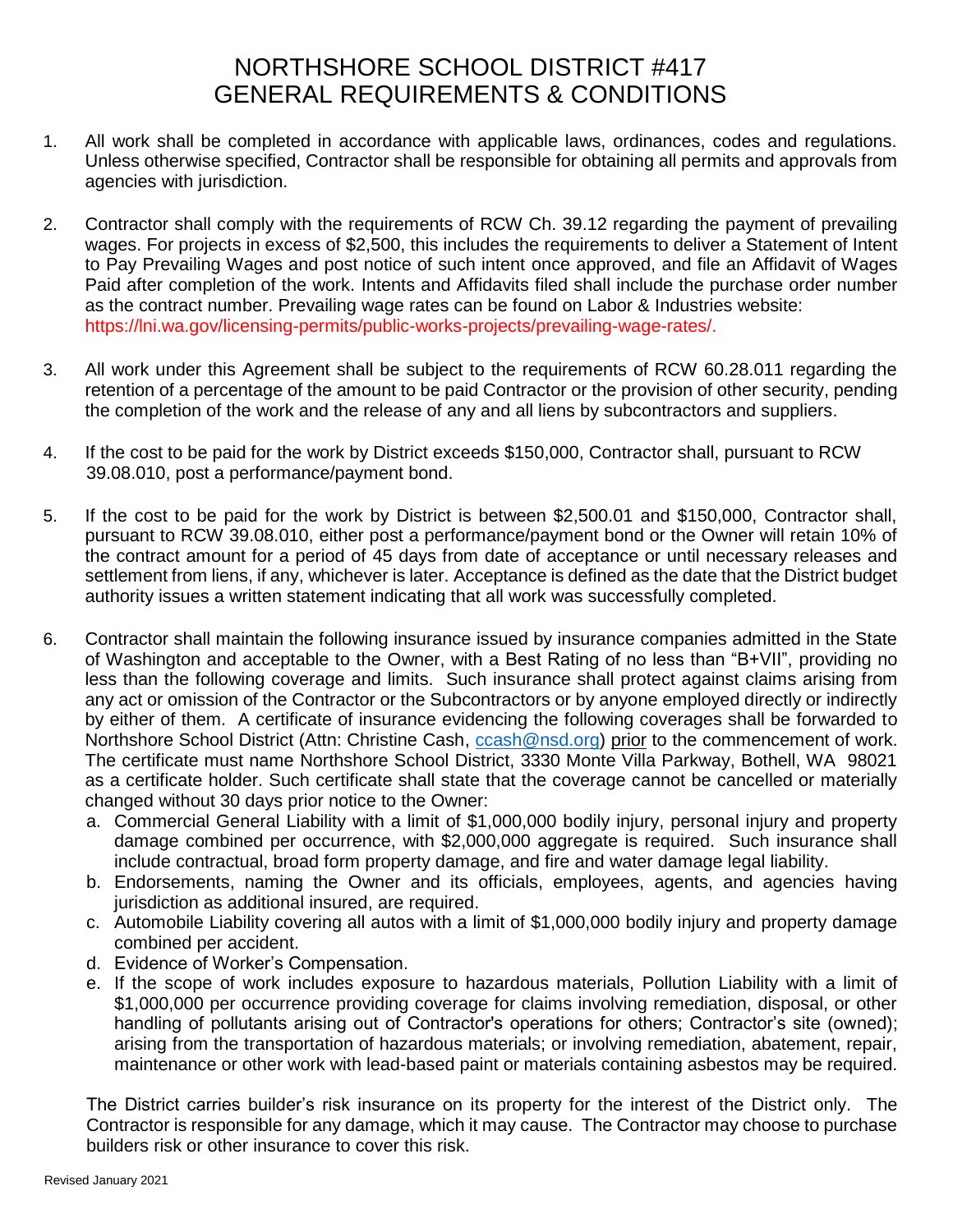- 7. Contractor shall protect all school occupants and property from injury or damage caused by the work, and, to the extent possible, Contractor shall minimize any disruption of normal functions and activities of the school during the work.
- 8. Contractor shall clean up and remove all refuse and unused materials from areas open to school use at the end of each workday, and from all areas prior to final completion of the work. Contractor shall repair, at Contractor's expense, any damage caused by Contractor while working pursuant to this contract.
- 9. All activities performed by Contractor are performed at its own risk. Contractor shall hold the District and authorities having jurisdiction harmless and defend the District against all claims, liens, suits, expenses, or other liability for injury or death to any person or damage to or destruction of any property arising from Contractor's performance of the work, provided this provision shall not apply to any injury, death, damage or destruction caused by the sole negligence of the District.
- 10. Contractor shall guarantee all work to be new and free from faults and defects in materials and workmanship for a period of one year after the date of District's acceptance of the work, or for any longer period of time required by law.
- 11. Contractor shall comply fully with all ADA/504 requirements.
- 12. Prior to submitting the proposal, the Contractor and each Subcontractor shall have evaluated and satisfied themselves as to the conditions and limitations under which the work is to be performed.
- 13. Adjustments to contract sum will be limited to 15% overhead and profit for Contractor and 15% overhead and profit for Subcontractor with a maximum 30% overhead and profit combined for all tiers.
- 14. The District shall have the right to terminate the Agreement for default if the Contractor:
	- a. Refuses or fails to supply sufficient properly skilled workmen or materials of the proper quality, or
	- b. Fails to prosecute the work continuously to completion with promptness and diligence, or
	- c. Fails to perform any of Contractor's obligations under the Agreement.
- 15. The District reserves the right to request, prior to release of final payment, that Contractor must submit proof of payment for themselves, and all Subcontractors under their direct control, of all L&I premiums affected by this project to the Business Office. This includes sufficient detail to reconcile the corresponding premium liability generated as a result of this project to the payment.
- 16. District shall not pre-pay for any equipment or services.
- 17. The Contractor is an independent contractor with respect to the performance of all Work hereunder, retaining control over the detail of its own operations and the Contractor shall not be considered the agent, partner, fiduciary or trustee of District. The Contractor shall not conduct itself as nor claim to be an officer or employee of District. The Contractor will not make any claim, demand or application to or for any right or privilege applicable to an officer or employee of District, including, but not limited to, workers compensation coverage, unemployment insurance benefits, social security coverage or retirement membership or credit. No employee of the Contractor or any Subcontractor is or shall be deemed to be an officer or employee of District. Subcontractors to the Contractor will not be recognized as having a direct relationship with District, nor are Subcontractors intended or incidental third-party beneficiaries to this Contract.
- 18. The Contractor is responsible for evaluating each of its Subcontractors under this Contract and shall award subcontracts only to Subcontractors who meet the Responsibility criteria of RCW 39.06.350. All Subcontractors shall be properly licensed, registered, or certified, as applicable, to perform the assigned Work. If requested by District, the Contractor shall provide documentation regarding the Contractor's